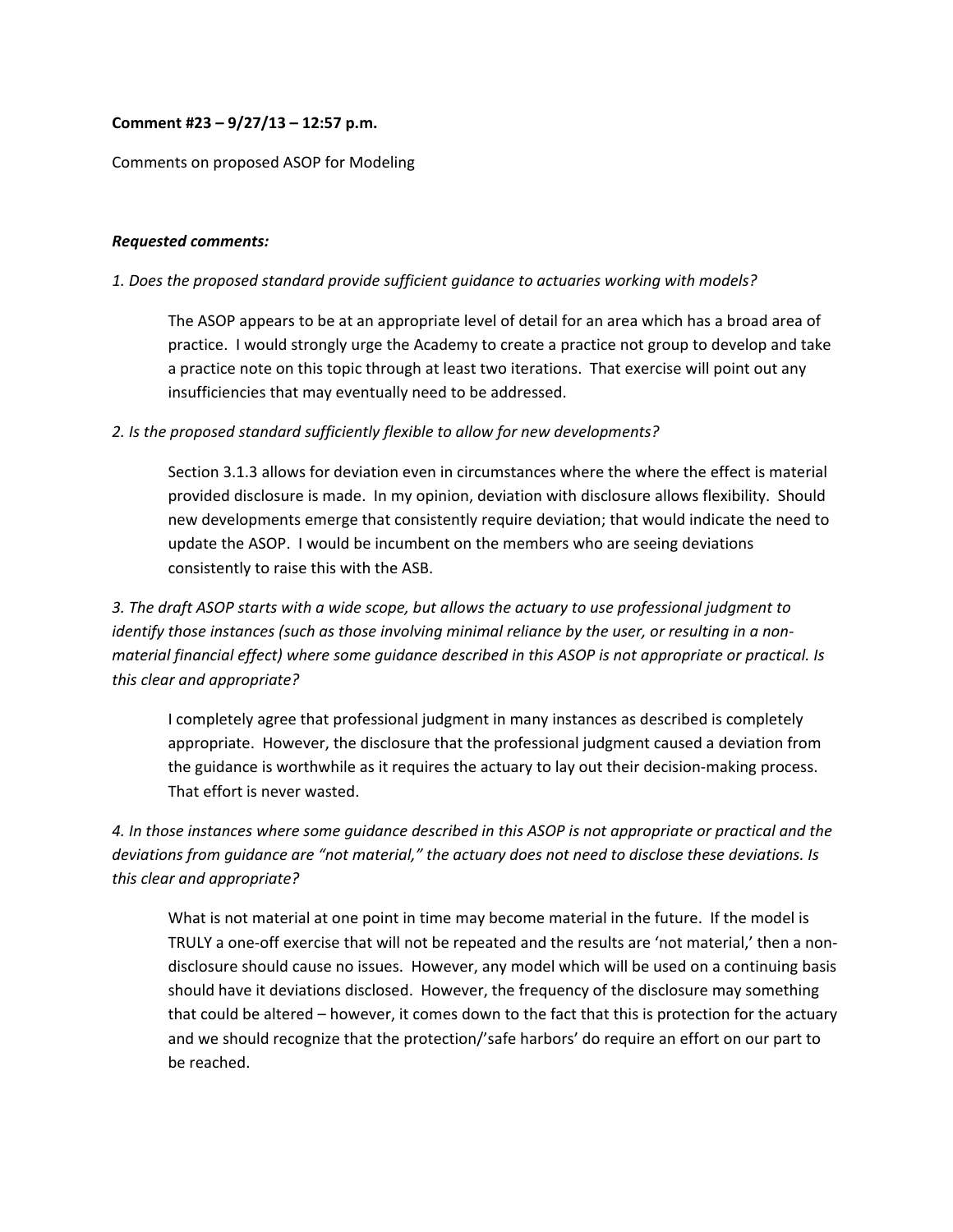*5. Appropriate documentation simplifies later use and development of current models as well as allowing easier review by principals and other actuaries. Section 3 contains guidance with regard to documentation. Is this guidance clear and appropriate?*

I saw the following significant mentions of documentation – 3.2.2, 3.2.4.c, 3.2.7e, 3.6. They give a very general view of what documentation should cover and is at an appropriate level for an ASOP. A practice note would be an appropriate to provide more information about documentation as well as discussing 'best practices.'

6. Does the use of bold font to identify defined terms improve the readability and clarity of the standard? *If not, what suggestions do you have to improve the recognition of defined terms in the standard?*

The use of an alternative font does significantly improve readability and clarity. Whether it is the bold font or possibly italic or other alternative font, I have no opinion. Whatever is decided, it should be standardized across all the ASOP's. It may make sense to reformat prior ASOP's using the decided standard once a decision is reached.

# Additional comments:

 It might be worthwhile to clarify the difference between precision and accuracy in the context of granularity (2.3). Note this paragraph from Wikipedia:

> In the fields of science, engineering, industry, and statistics, the accuracy of a measurement system is the degree of closeness of measurements of a quantity to that quantity's actual (true) value. The precision of a *measurement system, also called reproducibility or repeatability, is the degree to which repeated measurements under unchanged conditions show the same results. Although the two words precision and* accuracy can be synonymous in colloquial use, they are deliberately contrasted in the context of the scientific *method.*

I am uncertain whether the author is referring to precision in the context of granularity or is accuracy the more pertinent term.

- Margin (2.8) should be applicable to an assumption but not to data as the ASOP defines the two terms.
- It may be worth demonstrating with examples the thoughts behind the differences between data, assumptions and parameters. The few examples under the definition of parameter are insufficient. A common understanding is important.
- $\bullet$  Section 3.1.2 An important question is how does an actuary show (through documentation) the three understandings of a model which they have not developed.
- Section 3.1.3 I am concerned that the standard of 'material' regarding disclosures about deviations may potentially be too loose. Materiality changes over time (especially in the accounting definition) and disclosure, unless required to be done periodically for a 're‐used' model, could potentially never occur.